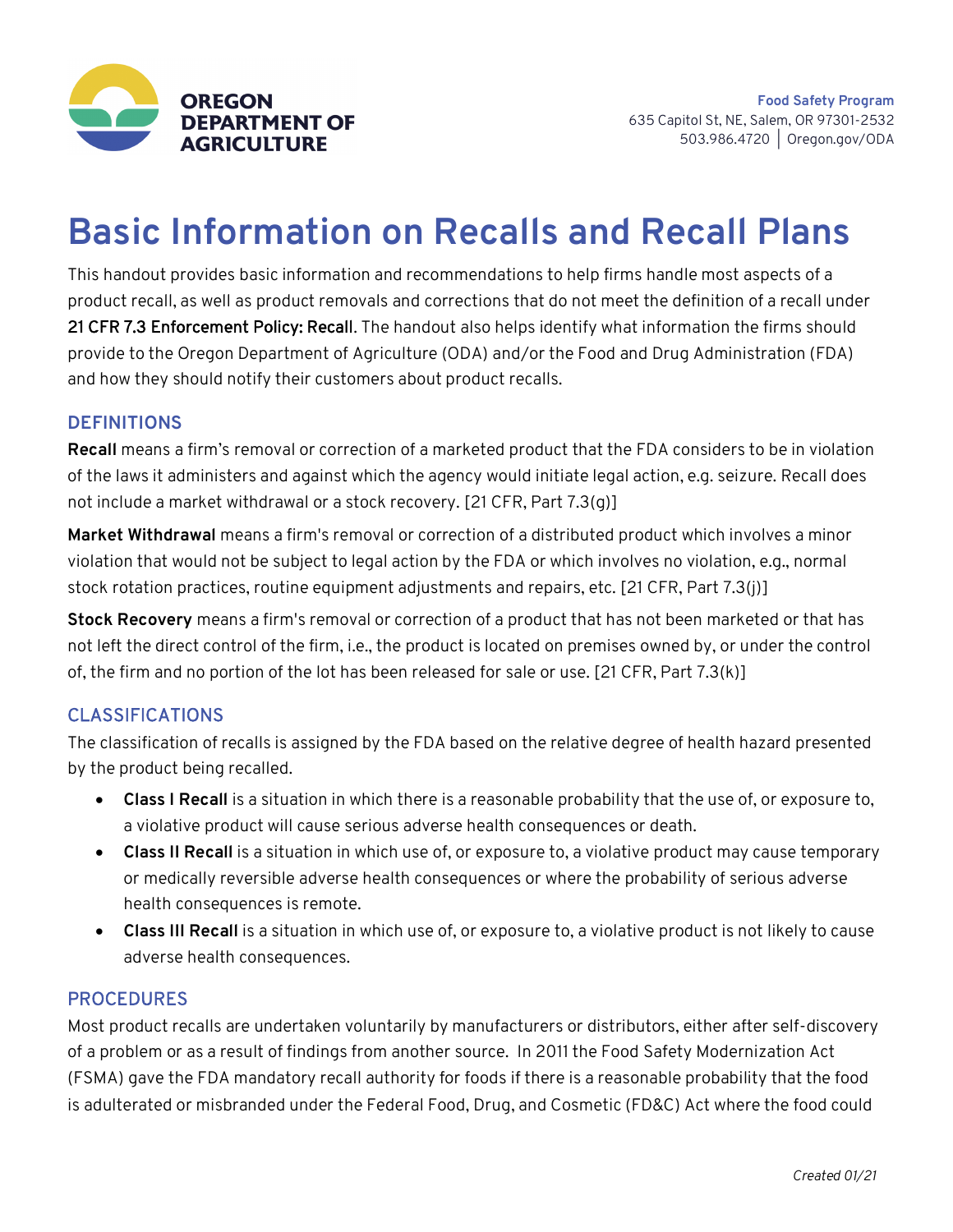cause serious illnesses or death. The FDA must give the responsible party an opportunity to conduct a voluntary recall before ordering a mandatory recall. Cooperation between the FDA and its regulated industries has proven over the years to be the fastest and most reliable way to remove unsafe and defective products from the market.

When a firm conducts a Class I recall, the firm is required to file a report through the FDA's Reportable Food Registry (RFR) electronic portal as soon as practicable, but in no case later than 24 hours after the recall is initiated.

The firm's recall objectives include:

- Providing consumer protection
- Providing accurate information to the customers and relevant regulatory agencies
- Locating the product
- Removal and/or correction of the product
- Proper disposal of the product
- Investigating the root cause and steps to prevent reoccurrence

**21 CFR Part 7 Subpart C** contains guidance on policy, procedures, and industry responsibility for firms to follow when recalling product under the FDA's jurisdiction. The firm needs to take full responsibility for product recalls including promptly notifying its affected direct accounts and conducting effectiveness checks to verify that all consignees have received notification and have taken appropriate action. Firms must immediately notify the FDA when a recall is initiated including submitting periodic recall status reports during the recall.

# IMPORTANT INFORMATION TO COLLECT

In the event a firm is involved in a product recall the following information may be necessary for conducting an effective recall:

- Identity of the product involved
- Reason for the removal or correction of the product and date and circumstances under which the deficiency was discovered
- Evaluation of the risk associated with the deficiency
- Total amount of products produced and timespan of production
- Total amount of product estimated to be in distribution channels
- Distribution information, including the number of direct accounts and, where necessary, the identity of the direct accounts
- Proposed recall communication
- Proposed strategy for conducting the recall
- Name and telephone number of the firm official, who should be contacted concerning the recall

A recall can be disruptive to a firm's operations and business, but there are several steps a prudent firm can take in advance to minimize this disruptive effect [21 CFR, Part 7.59]:

(a) Prepare and maintain a current written contingency plan for use in initiating and effecting a recall.